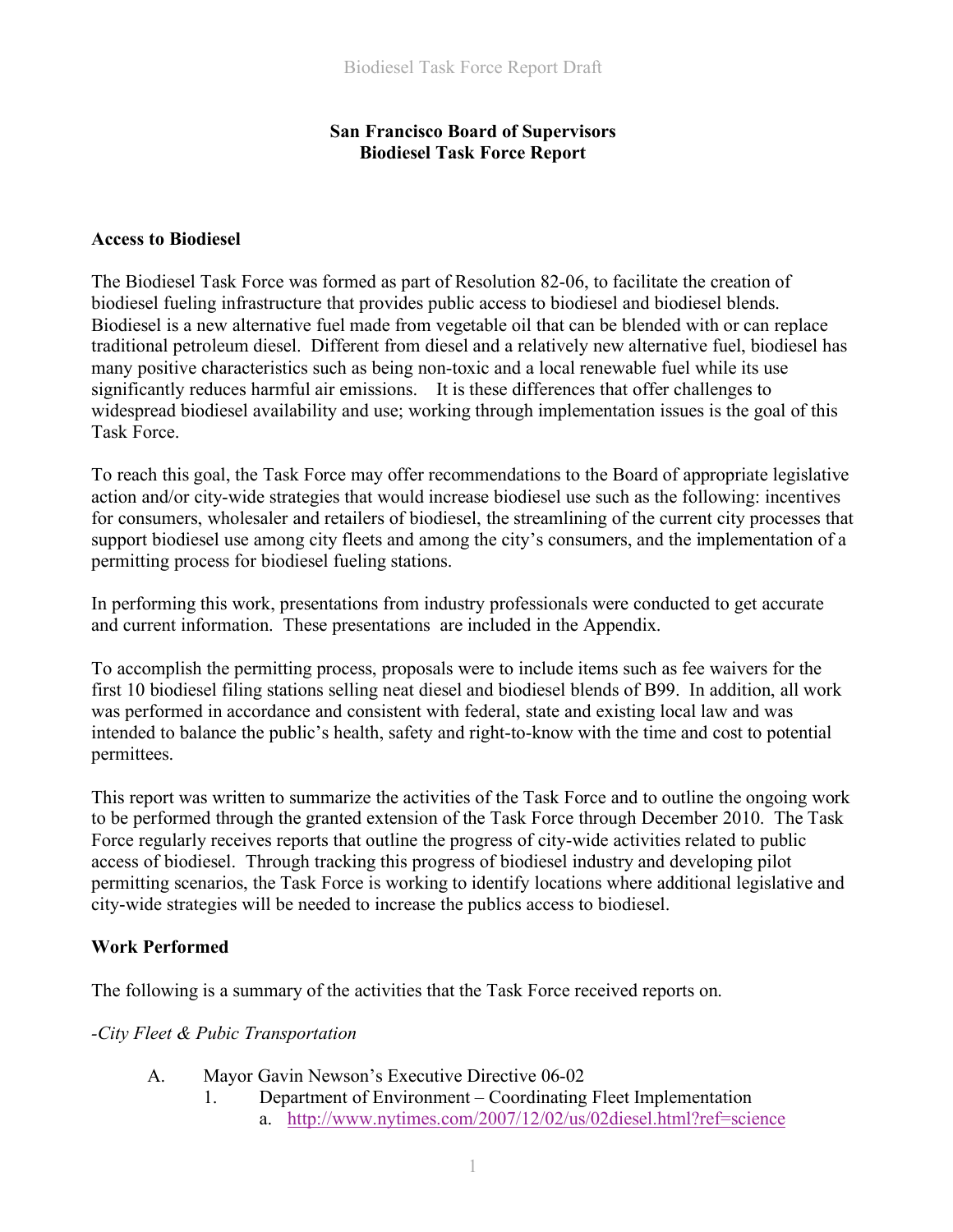- b. Under the leadership and management of the Department of the Environment's biodiesel project manager, the project was completed one month ahead of schedule.
- 2. SF STAT and CCSF Fleet Inventory Reporting
	- a. SFSTAT: Biodiesel is no longer being reported in SFSAT per David Assmann, Deputy Director, Department of the Environment.
	- b. CCSF Fleet Inventory Reporting: number of engines and volume used
- 3. Monthly Citywide Biodiesel Implementation Team Meetings/Conference Calls. The Department of the Environment's biodiesel project manager:
	- a. Assembled a cross-functional technical team consisting of City and County of San Francisco fleet managers, office of contract administration personnel, industry scientists, biodiesel community members and other key staff and led a successful project kick-off meeting on December 12, 2006 to begin the biodiesel conversion project. Prior to that date, the SFFD had started a pilot project and SFO had completed a pilot project and had already implemented B20 throughout the SFO diesel fleet.
	- b. Identified a primary contact at each relevant City agency to manage, track and report status on each agency's/department's conversion.
	- c. Initiated, organized, facilitated and managed monthly citywide biodiesel implementation team meetings and conference calls. The cross-functional citywide team included representatives from all enterprise departments and all required general fund departments including central shops, office of contract administration among others.
	- d. Developed reporting tools to track key issues by city agency to meet the project target completion date.
	- e. Developed pilot and implementation schedules in conjunction with lead contacts at each City agency.
	- f. Facilitated and led all monthly meetings and technical meetings
	- g. Organized relevant fleet managers and other required personnel to develop key processes including but not limited to a fuel storage tank cleaning process.
- 4. Master Fuel Contract Implementation Current Master fuel contract includes language for alternative fuels, specifically biodiesel. A discussion and potential action will include additional use of this contract to increase access.
- B. San Francisco Unified School District Biodiesel Implementation in School Buses Nothing to report and discussions are on-going.
- C. Exploration of Biodiesel Production Facility Significant interest in local production exists and the extent of city involvement is being discussed and is on-going.
- D. City Vegetable Oil Collection Program The collection and use of waste vegetable oil as a feedstock for biodiesel production helps decrease improper disposal of this material into wastewater streams and the solid waste stream. The city has developed a program through the SFPUC and SFE to collect this material and recycling it into a feedstock for biodiesel production. This collection includes both the residential and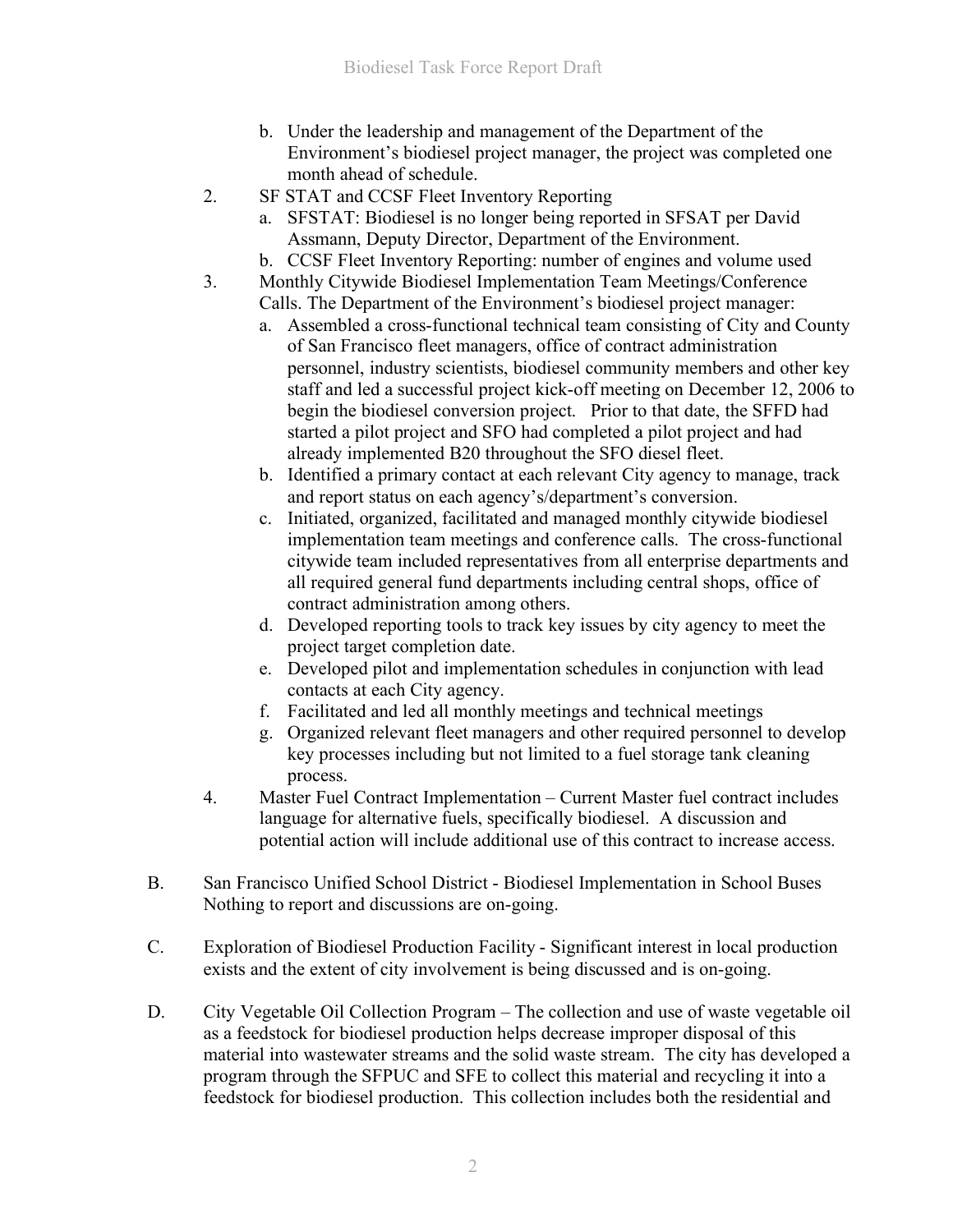commercial kitchens. This program relates to many and significant environmental benefits as well as increased biodiesel feedstock access for the city.

#### *-Marine Biodiesel Access Task Force*

Marine biodiesel access related issues are unique and required a subcommittee to specifically address the marine environment. This subcommittee report is included within the text of this document along with the supporting documents within an Appendix section.

#### *-Franchise Gas Station/Small Business Incentives for Biodiesel Integration*

### A. Payroll Tax Exemption

The Biodiesel Access Task Force asked the Treasurer's Office to analyze a potential payroll expense tax exclusion for businesses that make biodiesel publicly available. The payroll expense tax applies to all businesses in San Francisco. However, businesses with an annual payroll expense below \$166,666.67 per year benefit from the small business exemption, and owe no payroll expense tax. Businesses with payroll expense at or above \$166,666.67 are subject to the 1.5% payroll expense tax. Of the roughly 75,000 registered businesses in San Francisco, fewer than 8,000 are subject to the payroll expense tax. The great majority of businesses are thus exempt from the payroll expense tax under the small business exemption.

In order to better determine the universe of potential applicants for such tax exclusion, the Treasurer's Office was asked to identify all registered businesses that are classified as a "gasoline service stations." Such designation does not necessarily mean the business would be able to offer biodiesel to the public, but it was the closest category match in the Treasurer's Office database. This identification was self-reported and not verified by Treasurer's Office staff.

An extraction from the database revealed that 98 registered businesses self-identified as a "gasoline service station" (PBC Codes 3558 and 5541) as of the 2005 tax year. Of those locations, 48 locations paid payroll expense tax while 50 were exempt. Among the 48 businesses subject to the payroll expense tax, the average tax paid was \$5,780 and the median tax paid was \$6,411. The total amount of all payroll expense tax paid by the 48 locations was \$277,448.

The Task Force decided that a gas station tax exclusion would not provide the appropriate incentive for biodiesel at this time. The primary reason for this is that fewer than half of all San Francisco gas stations would be eligible to take advantage of a payroll tax exclusion. In addition, tax exclusions are considered by some to be an imperfect vehicle to deliver financial incentives because of their inherent inequity (they do no apply to non-taxpaying entities, which in this case likely represents over half of the gasoline service stations in San Francisco), their potential to create a windfall (by paying taxpayers for what they might do anyway), and the administrative costs they can create.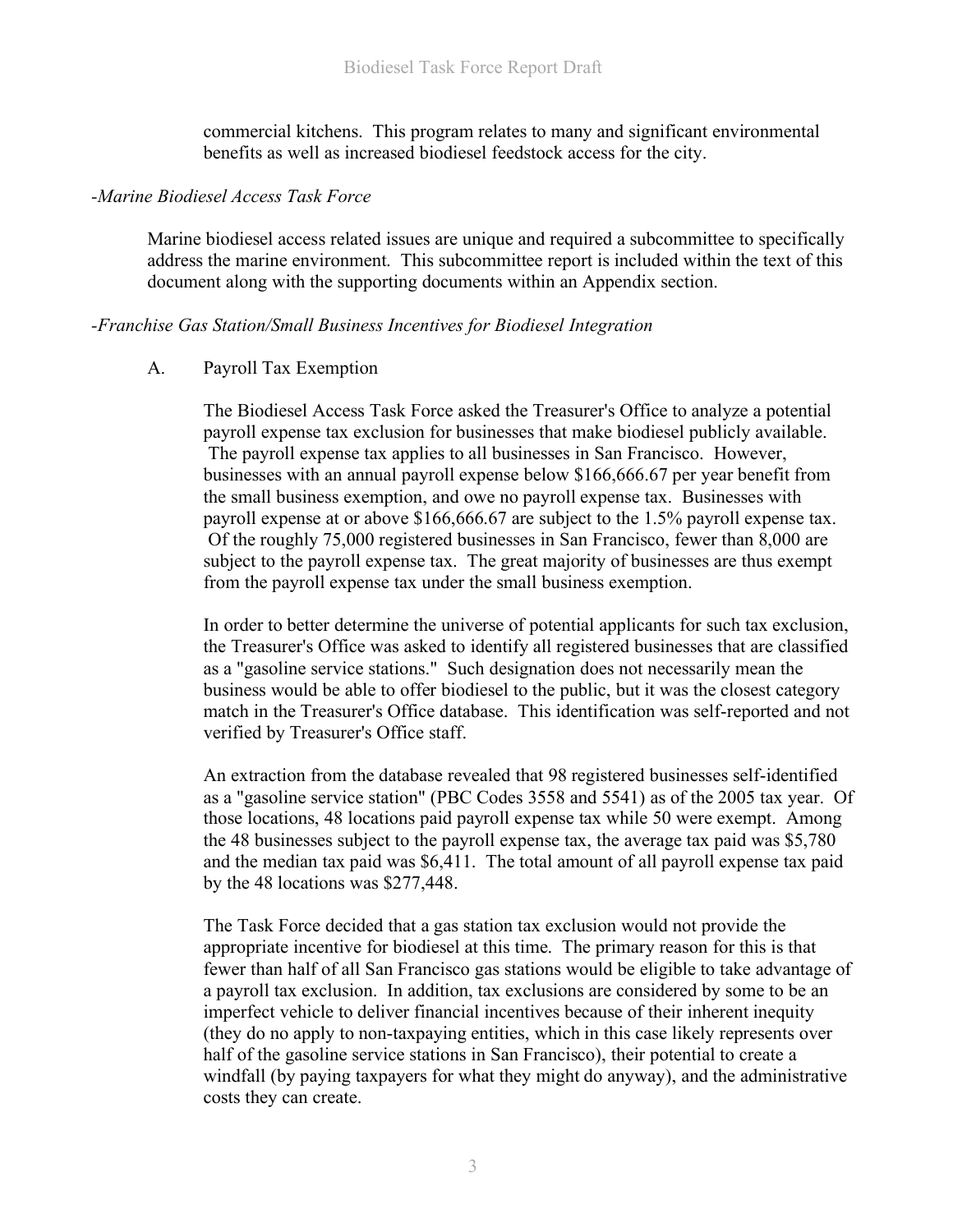B. Letter of Inquiry for Biodiesel Integration to Gas Stations Owners

See Appendix for the Letter in full.

## *-Fee Waivers for Permitting of Biodiesel Dispensing*

Reduction of fees support initial ventures to provide biodiesel access to the public by reducing the over all startup costs. Of the permitting agencies identified for potential fee waivers several have responded and others are still reviewing the impacts.

- A. SFDPH Fee Wavier for Clean and Green Businesses using Biodiesel Letter Has been received and helps establish precedent for Fee Waviers. The current costs are shown in the current City and County of San Francisco, Hazardous Materials Unified Program Agency (HUMPA) Fee Schedule. See Appendix for the Letter in full.
- B. Departments still under contact Building Department and Fire Department

### *-Permitting for biodiesel dispensing*

Biodiesel and vegetable based fuels move through a distribution infrastructure prior to deposition into vehicle tanks. The fuel is transferred to and from storage tanks in both the residential and commercial sectors. Biodiesel will be stored and used in a more diverse manner than traditional petroleum based fuels due to increased accessibility and differing physical characteristics of the fuels.

Regular gas stations can be permitted through an existing permitting process through the following agencies: Department of Building Inspection, Planning Department, Department of Public Health, Fire Department and regional agency via Bay Area Air Quality Management District. See Appendix for a summary the existing permitting process.

The following is a list of scenarios where biodiesel is dispensed into vehicles through a fueling infrastructure that is different from the regular gas station. This fueling infrastructure may be seen due to the reduced toxicity and volatility of these fuels compared to petroleum fuels. In addition, the availability of the fuel is far greater and can be acquired in an agriculture area or at a restaurant. Both supplier and consumer scenarios will be reviewed to identify the permitting agency.

Biofuels blended with traditional petroleum fuels take on the characteristics of both the mixed fuels. The following discussion is for product dispensing that is not governed by existing regular gas station regulations and therefore permitted as such. The product dispensed in the following scenarios must match the properties of a different liquid. Biodiesel in blends excess of B99 meet this requirement of a Class IIIB liquid.

Included in the Appendix are the files that represent this process. As each scenario requires a real life application to test the process, significant coordination occurred to create actual permit requests. These have been submitted and are in various states of completion.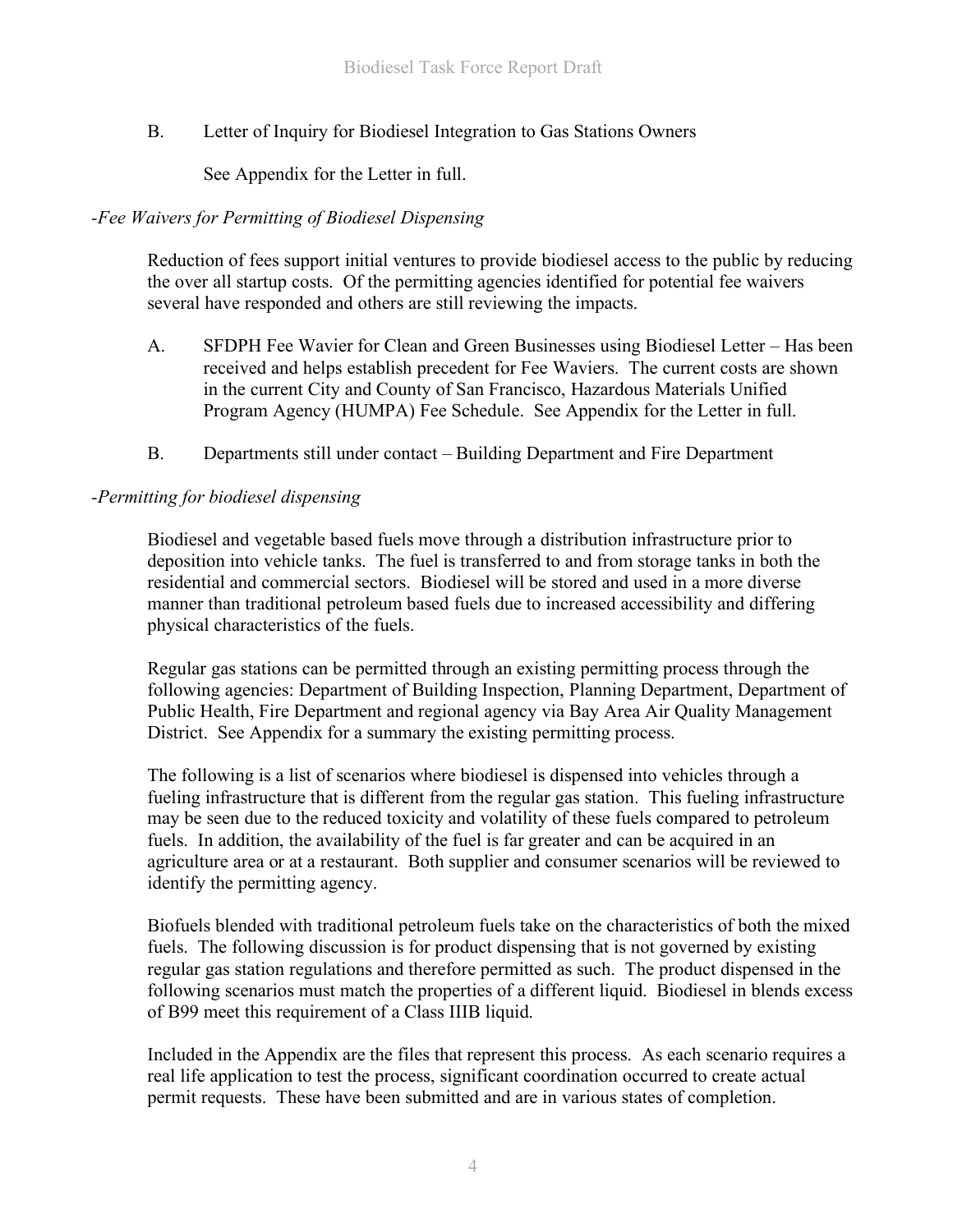A. Scenario 1 - Business dispensing biodiesel

In a commercial area, a current business such as an automobile repair shop, would like to begin dispensing biodiesel for their customers. All commercial business that have a space for holding a tank and vehicle access are potential options.

- B. Scenario 2 Buyers club dispensing biodiesel Buyers clubs purchase fuel in bulk quantity and have it delivered to a location, residential or commercial, to be picked up by members. This fuel can be poured directly into vehicle's tanks or into plastic fueling jugs.
- C. Scenario 3 Personal use in a residential and/or commercial area

Residents of San Francisco can purchase fuel in bulk to store at home or in their vehicle. This storage capability allows for ease of fueling and reduced frequency of searching for a fueling availability.

D. Scenario 4 - Commercial use in a commercial area

Commercial fleets wishing to use biodiesel can purchase fuel in bulk and store it on site to be used as needed. This fuel will be used only by the commercial entity and the volume of storage will be maximized to reduce cost and frequency of delivery.

E. Scenario 5 - Filling of residential and commercial storage tanks

The tanks at both residential and commercial sites will need to be filled by a fueling truck. This activity will need to take place periodically as fuel is used.

F. Scenario 6 - Mobile Dispensing of fuel for special events and fleet vehicles, blended or neat

Public events such as car shows, earth day events, parades, concerts and press conferences, may include fueling of generators, trucks and specialized equipment. In addition, construction equipment on construction sites will need to be filled periodically. Other mobile fueling activities would include "wet" fueling which is one truck filling an entire truck fleet that has been parked for the night.

G. Scenario 7 - Railcar Loading and Unloading Procedures

100% Biodiesel (Methyl Esters) Handling Guidelines For Transferring Bulk Quantities From Railroad Tank Cars to Bulk Road Transport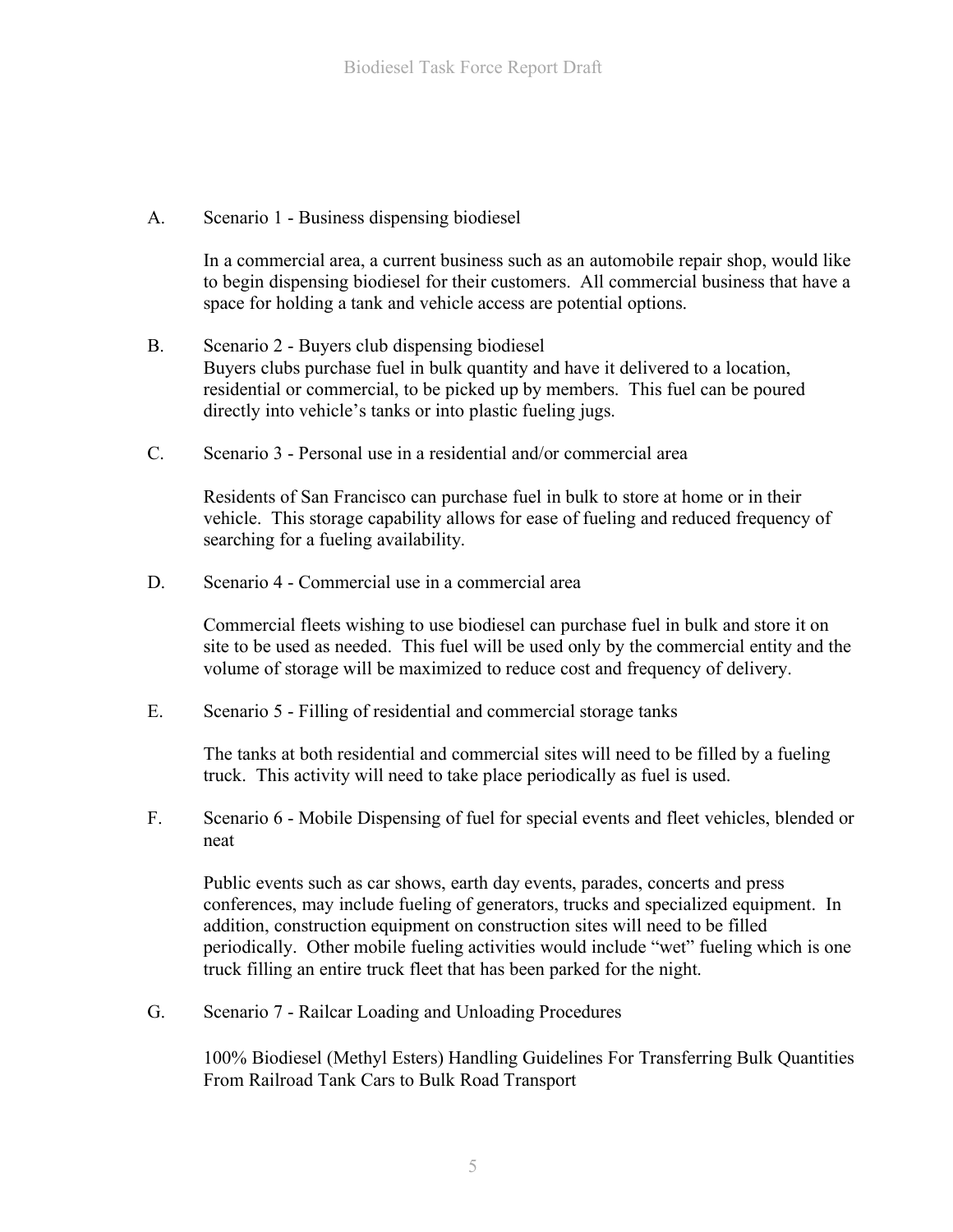## *-State Water Board Review of UST*

Underground storage tanks (UST) are the basis for retail and fleet use of biodiesel. UST are regulated by the State Water Board and a representative came to a task force meeting to explain the direction that their investigation work is taking regarding the compatibility of existing UST. There is some concern as to how poor quality biodiesel may impact the wide variety of UST in use today. Some of the early findings of the Water Board are included in the Appendix. This is a large issue for biodiesel access and the Task Force will monitor the progress and offer input as necessary.

## **On-Going Work to Finalize**

The Task Force recognizes that many of the ongoing activities take time to achieve the desired results. The tracking of this work will allow for an analysis of actions needed to increase biodiesel use. By understanding the pilot programs that have been started, all relevant agencies and experts can provide input. At this point, the recommendations that this Task Fore puts forth will reflect changes that must occur to increase access.

The subsequent revisions this Report will include a summary of the ongoing work underway during the two year extension of the Task Force. A Final Report will be created and will include the final recommendations as well as criteria for evaluating the success of the Task Force Proposals.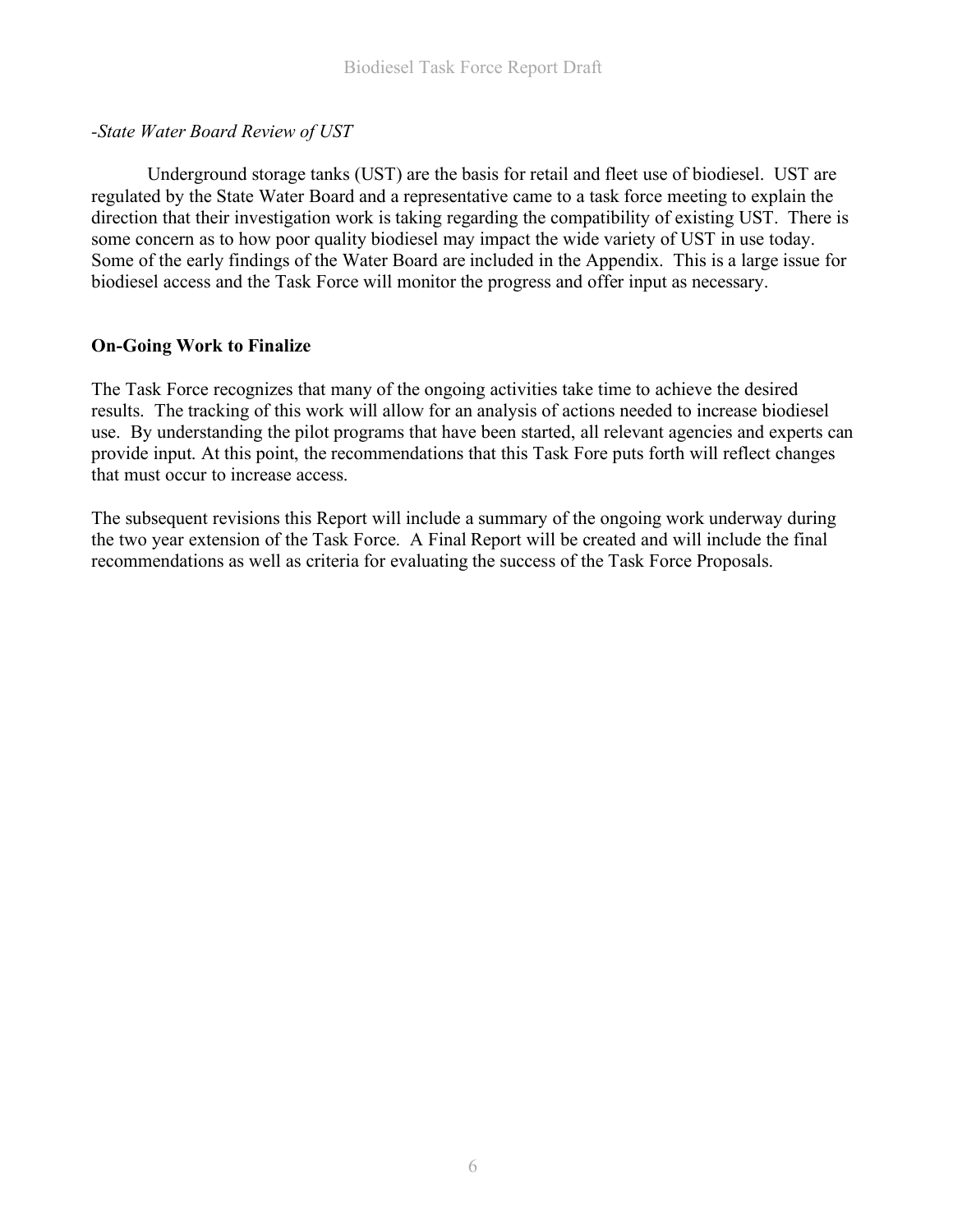### **The SFBATF Marine Subcommittee Draft Report December 13th, 2007**

**PURPOSE:** The San Francisco Biodiesel Access Task Force Marine Subcommittee was formed in November of 2006 to focus on ways to make biodiesel fuel available in and around the waters of the city for both recreational and commercial vessels. The intent of this subcommittee is to serve as a clearinghouse for information related to biodiesel marine access, fueling, storage, and handling.

**MEMBERS:** The committee consists of five voting members comprised of three Biodiesel Access Task Force members and two at-large members:

**Eric Bowen**, Chair of both the SF Biodiesel Task Force and this Marine Subcommittee **Rich Berman**, Regulatory Specialist with the Port of San Francisco **Karri Ving**, Biofuel Coordinator with the SF Public Utilities Commission **Captain Joe Burgard**, Port Captain, Red and White Fleet **Kate Horner**, Friends of the Earth **Teri Shore**, Friends of the Earth, served on the committee 12/06 through 8/07.

The involvement and cooperation of Government agencies and stakeholders within the maritime community is essential to the success of this Subcommittee. Our sincere appreciation goes out to the members of this committee as well as those who have presented to this committee for offering their time and expertise.

### **Goals of the Biodiesel Access task Force Marine Subcommittee:**

- Facilitate the planning and installation of a biodiesel access point for marine vessels
- Provide education and outreach with regard to biodiesel marine toxicity, use, handling, storage and sustainability
- Detail marine usage of biodiesel in other cities and ports across the United States and possibly internationally

### **Marine fueling methods explained:**

- **Dock fueling:** Primary users are recreational boaters, sport fishing vessels, commercial fishing vessels, pilot boats, service vessels and less frequent excursion, sightseeing and construction vessels. Locations are Gas House Cove, General Petroleum dock at Hyde Street and Blue&Gold Fleet's private fueling station at Pier 41.
- **Truck fueling:** Ramos Oil services ferries, sightseeing and excursion vessels.
- **Barge fueling:** Primary users are construction fleets, cruise ships and other large vessels.

# **History of biodiesel usage around San Francisco Bay**:

- CytoCulture and partners operated a biodiesel fuel dock at the recreational fuel dock at Gas House Cove.
- Blue & Gold Fleet/WTA project on the Oski: This project looked at emissions of B100 on older engines. It also studied the reduction of NOx through the use of a water injection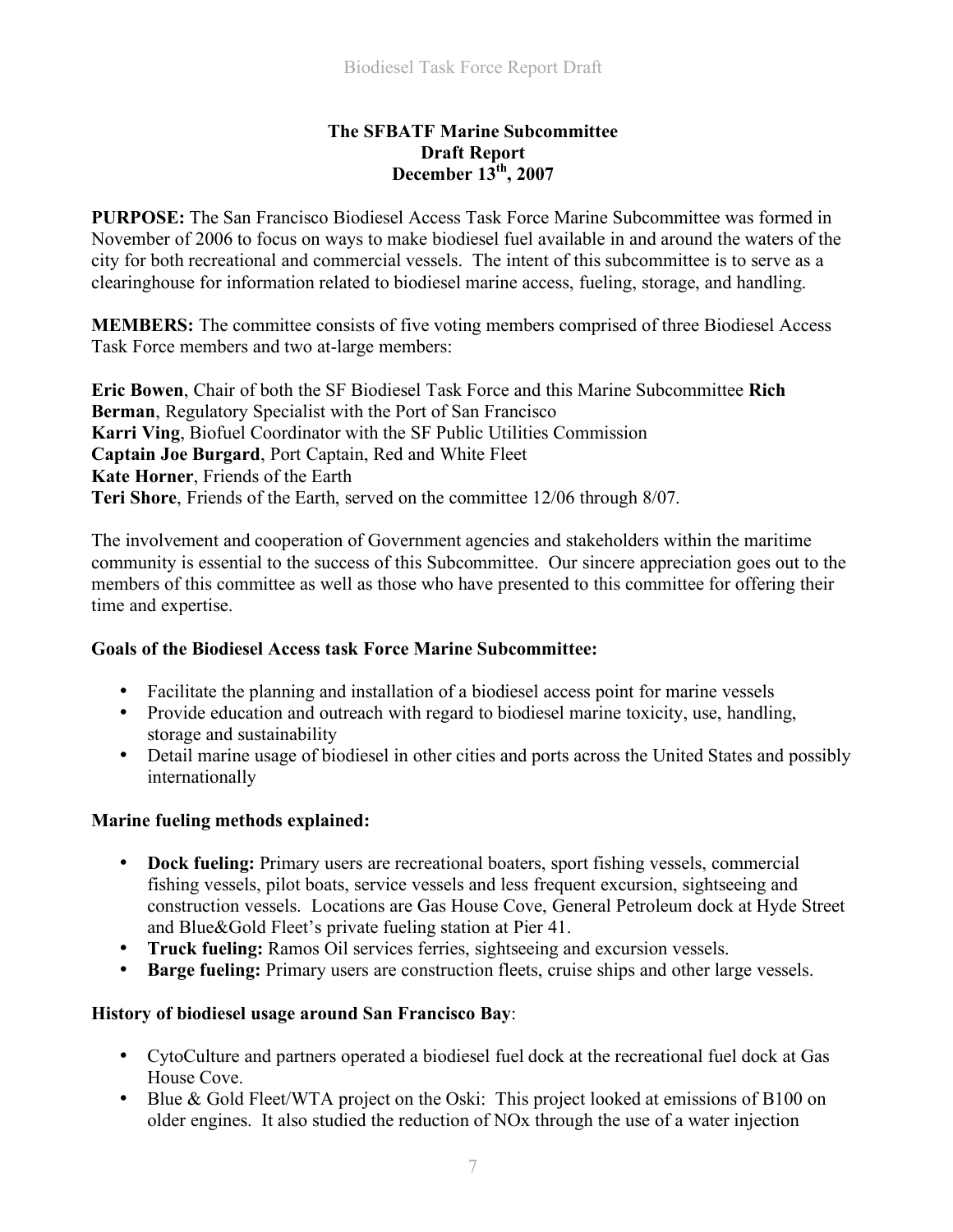system to lower combustion chamber temperatutes. A draft document on the results was produced but a final paper was not published.

- Blue Water Network/CytoCulture/Red & White Fleet fueling station grant proposal: Research was conducted on the cost of installing a fueling system at the General Petroleum Pier 47 site and a great application was submitted to the SF Department of the Environment.
- Red & White Fleet, Blue Water Network, CytoCulture and Orange Diesel hosted a biodiesel educational conference aboard Red & White Fleet's Harbor Queen, operating on B20, during World Environment Week 2006 held in San Francisco.

# **Current ongoing maritime private commercial use of biodiesel:**

- Red & White Fleet: Operating on B20 since August 2006. Red and White Fleet working with California Air Resources Board (CARB) to complete an emissions test of biodiesel on a Tier II engine with a baseline of ultra low sulfur diesel. Red & White Fleet is also working with Cummins on a field test of its newest engine on B20.
- Alcatraz Island and Alcatraz Cruises: Paul Bishop, Director of Marine Operations, has ordered auxiliary tanks to be installed by the end of 2007. B20 is scheduled to be splashblended into the Alcatraz Island tanks spring, 2008. Mr. Bishop stated that, in two-year steps, the objective is to go to a 40% biodiesel blend, then 80%, then 100%. The Alcatraz Cruises fleet is also being considered for B20 usage.
- Sausalito Fuel Dock: Ongoing project headed by Dr. Randall von Wedel.

# **Survey of Managers for concerns around using biodiesel:**

# Concerns relayed by Operations Managers:

- 1. *Increased expense* in using biodiesel.
- 2. *Modifications to established routines* These concerns stem from increased fuel filter changes and use of biocides.
- 3. *Unfamiliarity of impact on equipment* Operations managers feel they have enough equipment issues to deal with and are reluctant to change anything that they perceive could increase maintenance. This educational issue will lessen as the biodiesel becomes more established.
- 4. *Reliability*—Operators who do know something about biodiesel may have concerns over the fuel's stability qualities.
- 5. *Misinformation regarding emissions*—This continues to be a gray area as CARB has yet to recognize biodiesel as an alternative fuel and there is conflicting literature on the emissions benefits.
- 6. *Availability* –many operators have established suppliers and fueling methods.
- 7. *Low perceived value of using biodiesel—*Most operators won't recognize the benefits of biodiesel unless it positively affects their bottom line. Right now, there is little or no market advantage in using biodiesel.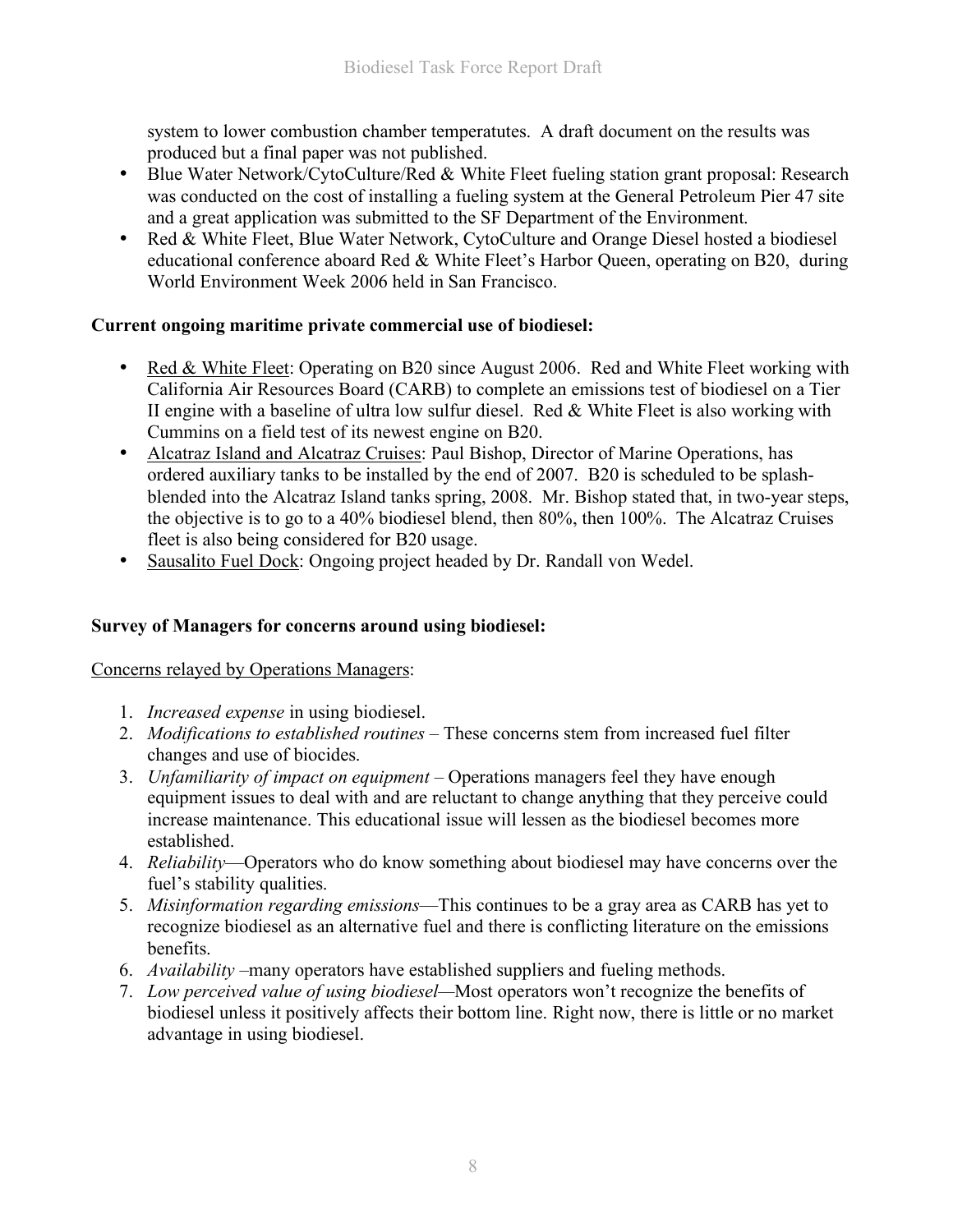### **Next steps for biodiesel maritime use in San Francisco Bay:**

- Identify the emissions benefits of biodiesel
- Identify the market sector most likely to invest in the emissions benefits
- Joint agency effort by the SF Port, State Lands Commission, CARB, EPA and the City of San Francisco to establish at least one public fueling station along the waterfront.
- Educational campaign conducted for the end-user on fuel quality and stability issues; fuel system maintenance; analysis with regard to cost/benefit; availability and access; possible incentives for usage.
- Cruise ship outreach: Reinstate SF Port issuance of environmental awards to cruise ships that reduce water and air pollutions while operating in San Francisco Bay.